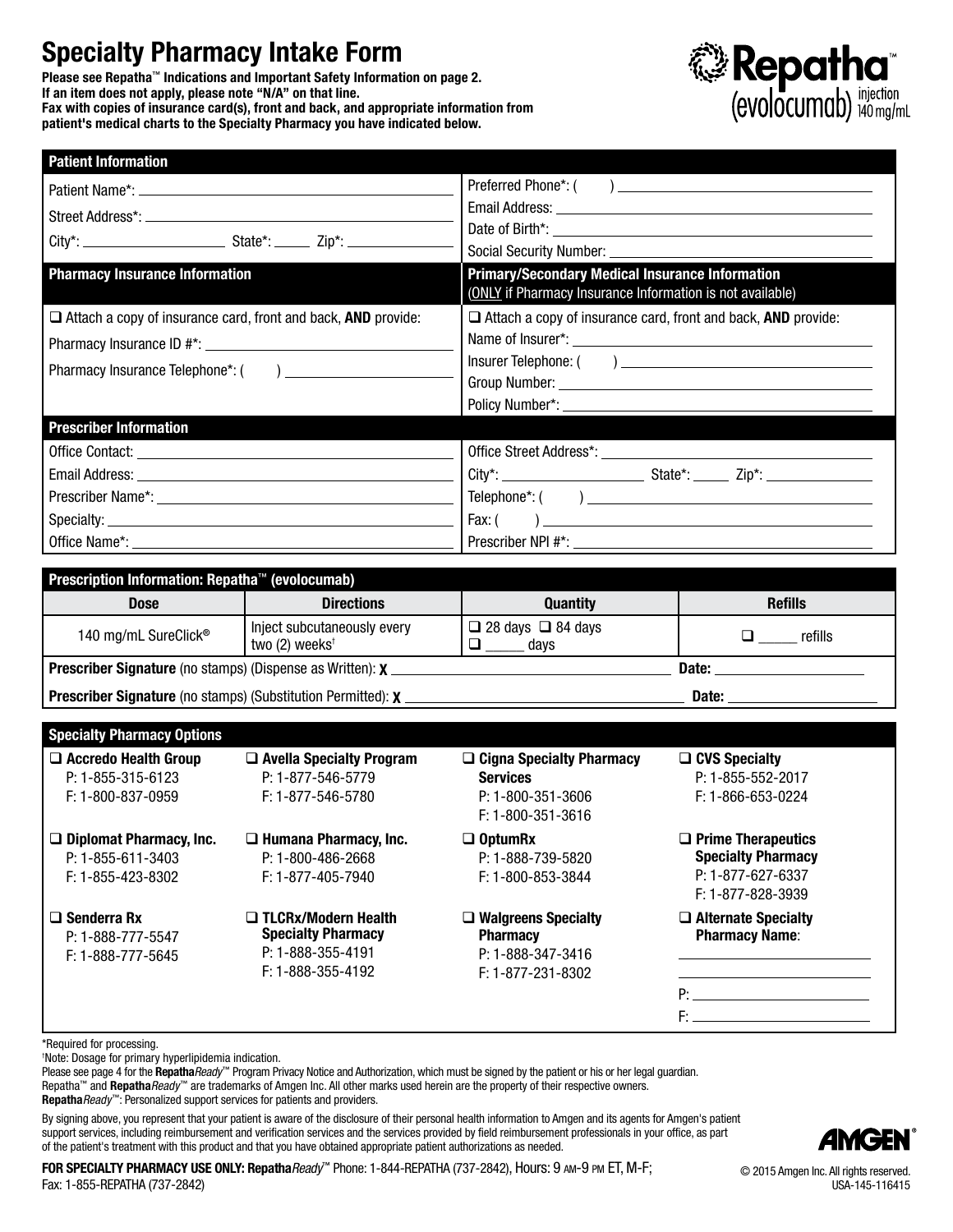#### Physician NPI #:

| Patient Medical Information <sup>t</sup>                                                                                                                                                                                                                                                                                                                                                                                                                                                                                                                                                                                   |                                                                                                                                                                                                                                                                                                                                                                                                                                                                                                                                                                                                                                                                                                                                                                                                                                                                                                                                                                                                                                                                                                                                                                                                                            |                                                                                                                                                                                                                                                                                      |                                                                                                                                                                                                          |  |  |
|----------------------------------------------------------------------------------------------------------------------------------------------------------------------------------------------------------------------------------------------------------------------------------------------------------------------------------------------------------------------------------------------------------------------------------------------------------------------------------------------------------------------------------------------------------------------------------------------------------------------------|----------------------------------------------------------------------------------------------------------------------------------------------------------------------------------------------------------------------------------------------------------------------------------------------------------------------------------------------------------------------------------------------------------------------------------------------------------------------------------------------------------------------------------------------------------------------------------------------------------------------------------------------------------------------------------------------------------------------------------------------------------------------------------------------------------------------------------------------------------------------------------------------------------------------------------------------------------------------------------------------------------------------------------------------------------------------------------------------------------------------------------------------------------------------------------------------------------------------------|--------------------------------------------------------------------------------------------------------------------------------------------------------------------------------------------------------------------------------------------------------------------------------------|----------------------------------------------------------------------------------------------------------------------------------------------------------------------------------------------------------|--|--|
| Please provide one primary                                                                                                                                                                                                                                                                                                                                                                                                                                                                                                                                                                                                 | Please provide one secondary ICD-10-CM code* <sup>+</sup> :                                                                                                                                                                                                                                                                                                                                                                                                                                                                                                                                                                                                                                                                                                                                                                                                                                                                                                                                                                                                                                                                                                                                                                |                                                                                                                                                                                                                                                                                      |                                                                                                                                                                                                          |  |  |
| ICD-10-CM code* <sup>†</sup> :<br>$\Box$ E78.0 Pure<br>Hypercholesterolemia<br>(including HeFH and HoFH) <sup>‡</sup><br>$\square$ E78.2 Mixed Hyperlipidemia<br>$\square$ E78.4 Other Hyperlipidemia<br>$\Box$ E78.5 Hyperlipidemia,<br>Unspecified                                                                                                                                                                                                                                                                                                                                                                       | $\Box$ 120.0 Unstable Angina<br>$\Box$ 120.9 Angina Pectoris,<br>Unspecified<br>□ I21.__ Acute Myocardial<br>Infarction<br>□ I22.__ Subsequent Myocardial<br>Infarction<br>□ I25. Chronic Ischemic<br><b>Heart Disease</b>                                                                                                                                                                                                                                                                                                                                                                                                                                                                                                                                                                                                                                                                                                                                                                                                                                                                                                                                                                                                 | □ I63. Cerebral Infarction<br>$\Box$ 165. Occlusion and Stenosis<br>of Cerebral Arteries,<br>Extracranial<br>$\Box$ I66. Occlusion and Stenosis<br>of Cerebral Arteries,<br><b>Intracranial</b><br>□ I67. __ Other Cerebrovascular<br><b>Diseases</b><br>$\Box$ 170. Atherosclerosis | □ 173.9 Peripheral Vascular<br>Disease, Unspecified<br>$\Box$ G45.9 Transient Cerebral<br>Ischemic Attack.<br>Unspecified<br>G46. Vascular Syndromes<br>$\Box$ Other (specify ICD-10-CM):                |  |  |
| <b>Treatment History (dose in mg)</b>                                                                                                                                                                                                                                                                                                                                                                                                                                                                                                                                                                                      |                                                                                                                                                                                                                                                                                                                                                                                                                                                                                                                                                                                                                                                                                                                                                                                                                                                                                                                                                                                                                                                                                                                                                                                                                            |                                                                                                                                                                                                                                                                                      |                                                                                                                                                                                                          |  |  |
| LDL-C on Treatment: Date:<br>$\Box$ Atorvastatin (Lipitor <sup>®</sup> ) $\Box$ 10 $\Box$ 20 $\Box$ 40 $\Box$ 80<br>□ Rosuvastatin (Crestor <sup>®</sup> ) □ 5 □ 10 □ 20 □ 40<br>□ Simvastatin (Zocor <sup>®</sup> ) □ 5 □ 10 □ 20 □ 40<br>$\Box$ Ezetimibe (Zetia <sup>®</sup> ) $\Box$ 10<br>$\Box$ Other statin/lipid-lowering medication(s):<br>$\Box$ Achieved maximum tolerated statin dose?<br>$\Box$ Repatha <sup>™</sup> was prescribed by, or in consultation with, a cardiologist, an<br>endocrinologist, and/or a physician who focuses on the management<br>of cardiovascular disease and/or lipid disorders. |                                                                                                                                                                                                                                                                                                                                                                                                                                                                                                                                                                                                                                                                                                                                                                                                                                                                                                                                                                                                                                                                                                                                                                                                                            | Has the patient failed on or do they have contraindications to any of the<br>Other pertinent medical history or drug therapy:<br>Family history of atherosclerotic cardiovascular disease (ASCVD):                                                                                   |                                                                                                                                                                                                          |  |  |
| INDICATIONS AND IMPORTANT SAFETY INFORMATION<br>hypercholesterolemia (HoFH) who require additional lowering of LDL-C.                                                                                                                                                                                                                                                                                                                                                                                                                                                                                                      | Repatha™ is indicated as an adjunct to diet and maximally tolerated statin therapy for the treatment of adults with heterozygous familial hypercholesterolemia (HeFH) or clinical<br>atherosclerotic cardiovascular disease (CVD), who require additional lowering of low density lipoprotein cholesterol (LDL-C).<br>Repatha™ is indicated as an adjunct to diet and other LDL-lowering therapies (e.g., statins, ezetimibe, LDL apheresis) for the treatment of patients with homozygous familial<br>The effect of Repatha™ on cardiovascular morbidity and mortality has not been determined.<br>The safety and effectiveness of Repatha <sup>™</sup> have not been established in pediatric patients with HoFH who are younger than 13 years old.<br>The safety and effectiveness of Repatha™ have not been established in pediatric patients with primary hyperlipidemia or HeFH.<br><b>Contraindication:</b> Repatha <sup>™</sup> is contraindicated in patients with a history of a serious hypersensitivity reaction to Repatha <sup>™</sup> .<br>ang af aariang allargia raadigaa agam digaantinya tradmant with Dangtha <sup>m</sup> tradt agamding to the otopdard of agree and manitar witi giang and gymphone |                                                                                                                                                                                                                                                                                      | Allergic reactions: Hypersensitivity reactions (e.g. rash, urticaria) have been reported in patients treated with Repatha <sup>™</sup> , including some that led to discontinuation of therapy. If signs |  |  |

or symptoms of serious allergic reactions occur, discontinue treatment with Repatha™, treat according to the standard of care, and monitor until signs and symptoms resolve. Adverse reactions: The most common adverse reactions (> 5% of Repatha™-treated patients and more common than placebo) were: nasopharyngitis, upper respiratory tract infection, influenza, back pain, and injection site reactions.

In a 52-week trial, adverse reactions led to discontinuation of treatment in 2.2% of Repatha™-treated patients and 1% of placebo-treated patients. The most common adverse reaction that led to Repatha™ treatment discontinuation and occurred at a rate greater than placebo was myalgia (0.3% versus 0% for Repatha™ and placebo, respectively).

#### Adverse reactions from a pool of the 52-week trial and seven 12-week trials:

Local injection site reactions occurred in 3.2% and 3.0% of Repatha™-treated and placebo-treated patients, respectively. The most common injection site reactions were erythema, pain, and bruising. The proportions of patients who discontinued treatment due to local injection site reactions in Repatha™-treated patients and placebo-treated patients were 0.1% and 0%, respectively. Allergic reactions occurred in 5.1% and 4.7% of Repatha™-treated and placebo-treated patients, respectively. The most common allergic reactions were rash (1.0% versus 0.5% for Repatha™ and placebo, respectively), eczema (0.4% versus 0.2%), erythema (0.4% versus 0.2%), and urticaria (0.4% versus 0.1%).

Neurocognitive events were reported in less than or equal to 0.2% in Repatha™-treated and placebo-treated patients.

In a pool of placebo- and active-controlled trials, as well as open-label extension studies that followed them, a total of 1988 patients treated with Repatha™ had at least one LDL-C value < 25 mg/dL. Changes to background lipid-altering therapy were not made in response to low LDL-C values, and Repatha™ dosing was not modified or interrupted on this basis. Although adverse consequences of very low LDL-C were not identified in these trials, the long-term effects of very low levels of LDL-C induced by Repatha™ are unknown.

Musculoskeletal adverse reactions were reported in 14.3% of Repatha™-treated patients and 12.8% of placebo-treated patients. The most common adverse reactions that occurred at a rate greater than placebo were back pain (3.2% versus 2.9% for Repatha™ and placebo, respectively), arthralgia (2.3% versus 2.2%), and myalgia (2.0% versus 1.8%).

Homozygous familial hypercholesterolemia (HoFH): In 49 patients with HoFH studied in a 12-week, double-blind, randomized, placebo-controlled trial, 33 patients received 420 mg of Repatha™ subcutaneously once monthly. The adverse reactions that occurred in at least two (6.1%) Repatha™-treated patients, and more frequently than in placebotreated patients, included upper respiratory tract infection (9.1% versus 6.3%), influenza (9.1% versus 0%), gastroenteritis (6.1% versus 0%), and nasopharyngitis (6.1% versus 0%). Immunogenicity: Repatha™ is a human monoclonal antibody. As with all therapeutic proteins, there is a potential for immunogenicity with Repatha™.

Please see accompanying Full Prescribing Information.

\*Required for processing.

† The sample diagnosis codes are informational and not intended to be directive or a guarantee of reimbursement, and include potential codes that would include FDA-approved indications for Repatha™. Other codes may be more appropriate given internal system guidelines, payor requirements, practice patterns, and the services rendered.

‡ HeFH, heterozygous familial hypercholesterolemia; HoFH, homozygous familial hypercholesterolemia. Fax Completed Form and/or Copy of Insurance Card(s), Front and Back, to the Specialty Pharmacy of your preference.

Please see page 4 for the Repatha Ready™ Program Privacy Notice and Authorization, which must be signed by the patient or his or her legal guardian.



Repatha™ and Repatha*Ready*™ are trademarks of Amgen Inc. All other marks used herein are the property of their respective owners. FOR SPECIALTY PHARMACY USE ONLY: Repatha*Ready*™ Phone: 1-844-REPATHA (737-2842), Hours: 9 am-9 pm ET, M-F; Fax: 1-855-REPATHA (737-2842)

© 2015 Amgen Inc. All rights reserved. USA-145-116415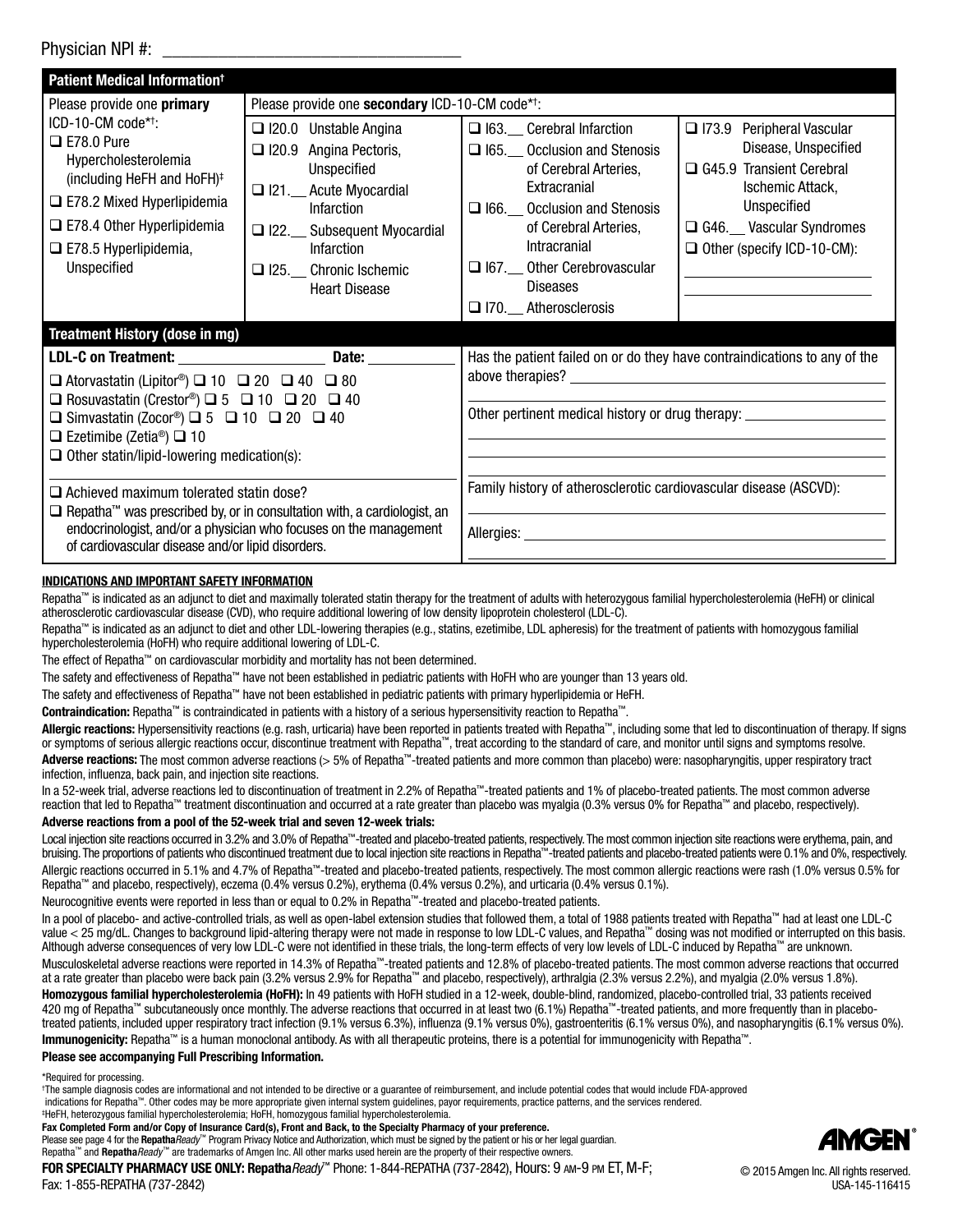Physician NPI #:

In order for your patient to be evaluated for eligibility for the Repatha™ Patient Start Program: 1) All patient and provider signatures on this page must be completed. 2) The prescription signature on page 1 must be completed.

## Repatha™ Patient Start Program Patient and Prescriber Certification

#### Prescriber Certification and Information

With my signature below, I authorize my patient to receive one or more months of Repatha™ free of charge through the Repatha™ Patient Start Program after an initial coverage denial. I certify that all information provided on this form is accurate and truthful. I certify that this prescription is consistent with the labeled indications for Repatha™. I understand that Repatha™ provided in response to this request is not to be billed for, sold, purchased, or traded, to the best of my knowledge. I certify that my patient is new to Repatha™, meaning that he or she is not currently being treated with Repatha™ (except with a sample supply) and, to the best of my knowledge, has not previously been prescribed Repatha™.

Prescriber Signature (no stamps):  $\chi$  and the stamps of the state of the state of the state of the state of the state of the state of the state of the state of the state of the state of the state of the state of the state

#### Patient Certification

With my signature below, I certify that I understand that Repatha™ provided in response to this request is not to be billed, sold, purchased, or traded. I certify that my doctor has provided a prescription for continued therapy. I also certify that prior to this prescription, I have not been treated with Repatha™ (except with a sample supply), nor have I been prescribed Repatha™ previously by this or any other doctor.

Patient Signature: X \_\_\_\_\_\_\_\_\_\_\_\_\_\_\_\_\_\_\_\_\_\_\_\_\_\_\_\_\_\_\_\_\_\_\_\_\_\_\_\_\_\_\_\_\_\_\_\_\_\_\_\_\_\_\_\_\_\_\_\_\_\_\_\_\_ Date: \_\_\_\_\_\_\_\_\_\_\_\_\_\_\_

| <b>RepathaReady<sup>™</sup> Program</b><br><b>Privacy Notice and Authorization</b>                                                                                                                                                                                                   |  |  |  |  |  |
|--------------------------------------------------------------------------------------------------------------------------------------------------------------------------------------------------------------------------------------------------------------------------------------|--|--|--|--|--|
| I understand that once I sign this Authorization I am agreeing to be contacted by Amgen by mail, email, and/or phone for<br>any of the purposes stated in this Authorization and that such communications may include the use of prerecorded voice<br>messages and autodial systems. |  |  |  |  |  |
| My preferred method(s) of contact:                                                                                                                                                                                                                                                   |  |  |  |  |  |
| $\Box$ Email $\Box$ Phone $\Box$ Mail $\Box$ SMS/text (standard text message charges may apply from your wireless provider)                                                                                                                                                          |  |  |  |  |  |
| I choose to allow Amgen to leave me a voice message and/or send me an SMS/text that refers to the program by name<br>and may contain personal health information about my condition or treatment.                                                                                    |  |  |  |  |  |
| My signature below certifies that I have <b>read, understand, and agree</b> to the Privacy Notice and Patient Authorization to<br>release my personal health information as described in full detail on the next page.                                                               |  |  |  |  |  |
|                                                                                                                                                                                                                                                                                      |  |  |  |  |  |
| Name of Legal Guardian (if needed): _______________________________                                                                                                                                                                                                                  |  |  |  |  |  |
| Date:                                                                                                                                                                                                                                                                                |  |  |  |  |  |
|                                                                                                                                                                                                                                                                                      |  |  |  |  |  |

The Repatha™ Patient Start Program is not available in Massachusetts, Puerto Rico, or where prohibited by law.

Amgen and its contractors will not sell any of your Personal Health Information and will only use it for the purposes described in the Privacy Notice and Authorization.

FOR SPECIALTY PHARMACY USE ONLY: Repatha*Ready*™ Phone: 1-844-REPATHA (737-2842), Hours: 9 am-9 pm ET, M-F; Fax: 1-855-REPATHA (737-2842)





© 2015 Amgen Inc. All rights reserved. USA-145-116415